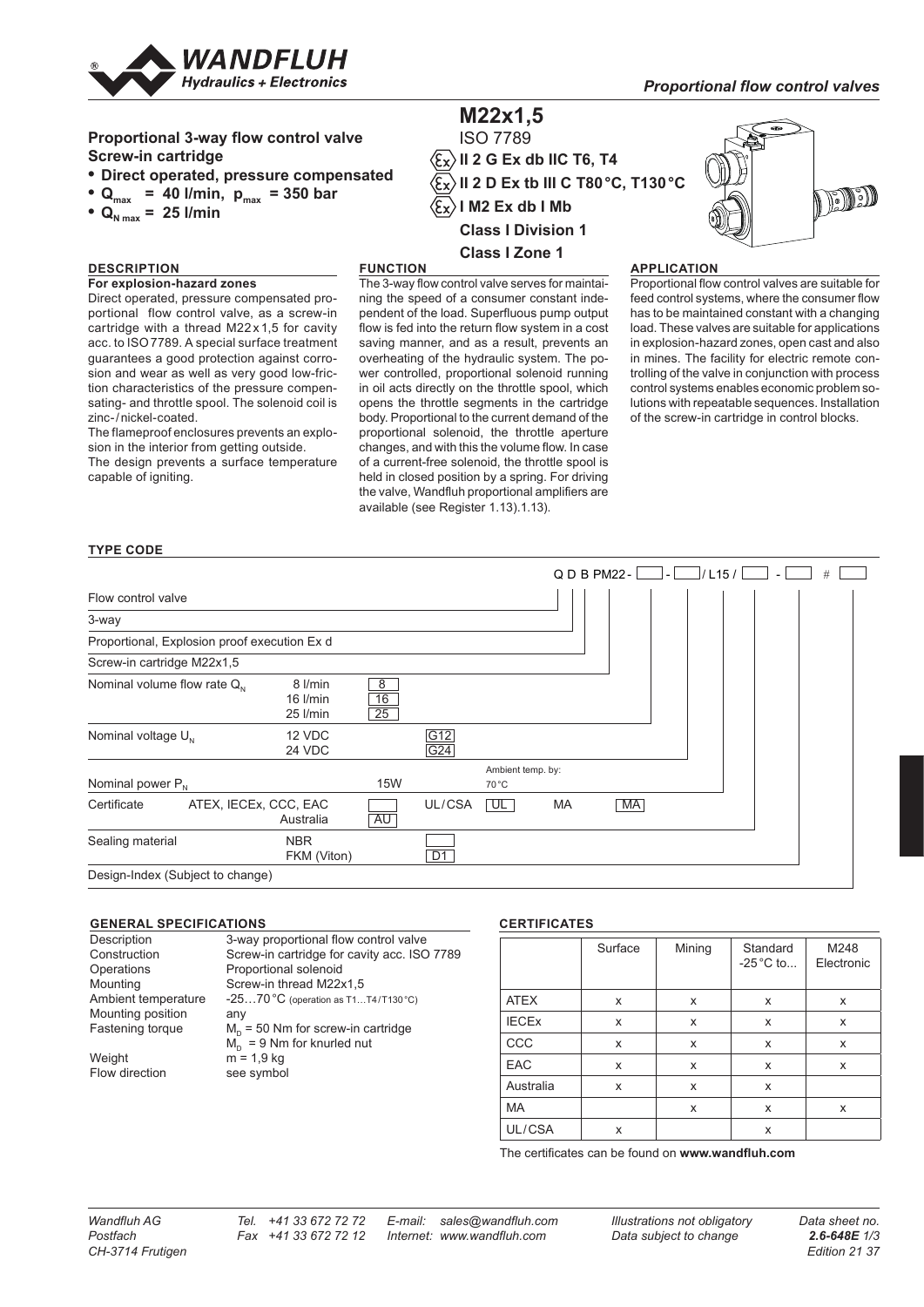

### **ELECTRICAL SPECIFICATIONS**

| Construction             | Proportional solenoid, wet pin push type,                                  |
|--------------------------|----------------------------------------------------------------------------|
|                          | pressure tight                                                             |
| Standard nominal voltage | $UN$ = 12 VDC, 24 VDC                                                      |
|                          | 12VDC 24VDC                                                                |
| Limiting current         | L15/50 °C $I_c = 950$ mA<br>450 mA                                         |
|                          | L15/70 °C $I_0$ = 910 mA 420 mA                                            |
| Voltage tolerance        | +10% of rated voltage                                                      |
| Relative duty factor     | 100% ED                                                                    |
| <b>Protection class</b>  | IP67 acc. to EN60529                                                       |
| Connection/Power supply  | Through cable gland for                                                    |
|                          | cable $\varnothing$ 6.514 mm                                               |
| Temperature class:       | T1T4 (acc. to EN 60079-0)                                                  |
| Nominal power:           | 15W                                                                        |
|                          | For further electrical characteristics, refer to the data sheet of the so- |
| lenoid coil: 1.1-183     |                                                                            |

### **SYMBOLS**



### **CHARACTERISTICS** Oil viscosity ν = 30 mm2/s





 $\Delta p = f(Q)$  Pressure drop-volume flow characteristics  $1 \rightarrow 2$  ( $1 = 0$  mA)  $\Delta p = f(Q)$  Pressure drop-volume flow characteristics  $1 \rightarrow 3$  ( $1 = I_0$ )



# **HYDRAULIC SPECIFICATIONS**<br>Fluid Minera

| Mineral oil, other fluid on request         |
|---------------------------------------------|
| ISO 4406:1999, class 18/16/13               |
| (Recommended filtration grade               |
| $\beta$ 610 ≥ 75)                           |
| see data sheet 1.0-50/2                     |
| 12 mm <sup>2</sup> /s320 mm <sup>2</sup> /s |
| $-25+70$ °C (operation as T1T4/T130 °C)     |
| $p_{max}$ = 350 bar                         |
| $Q_{N} = 8/16/25$ I/min                     |
| $Q_{max} = 40$ l/min (1 $\rightarrow$ 2)    |
| $Q_{\min} = 0.1$ I/min                      |
| see characteristics                         |
| $\leq 3\%$ *                                |
| $\leq 7\%$ *                                |
| * at optimal dither signal                  |
|                                             |

### **SECURITY OPERATED**



The solenoid coil must only be put into operation, if the requirements of the operating instructions supplied are observed to their full extent.

In case of non-observance, no liability can be assumed.

### **INSTALLATION**

For stack assembly please observe the remarks in the operating instructions.